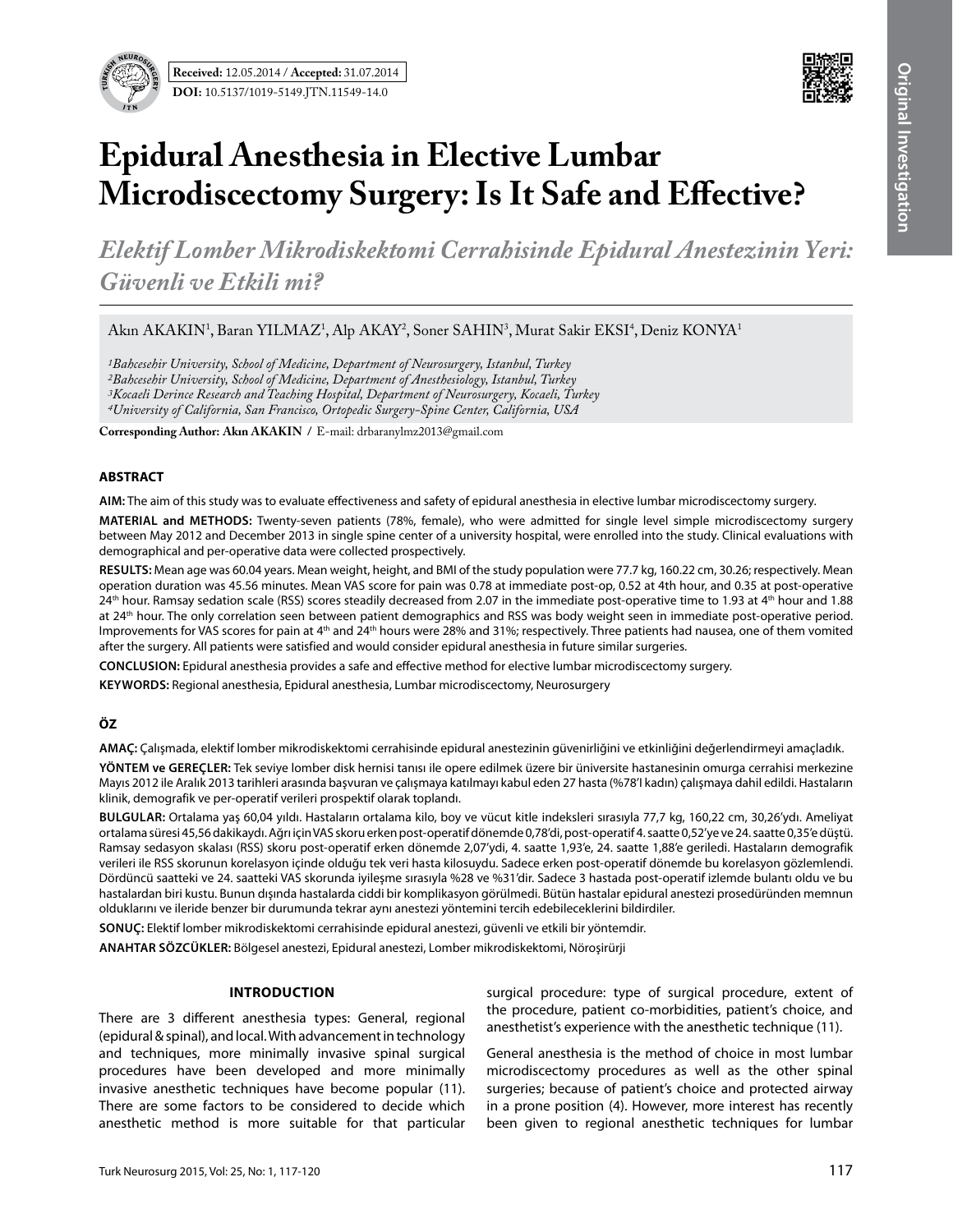discectomy surgery performed under operative microscope (1). Regional anesthesia can be used for lower thoracic or lumbar spinal procedures (5). However, epidural anesthesia is safer than spinal anesthesia in cardiac and neurological aspects (11). A good anesthetic should have some properties: rapid onset, rapid arousal after cessation, stable hemodynamic profile, reduced blood transfusion need, decreased postoperative side effects (nausea, vomiting), reduced pain in the post-operative period with lesser additional narcotics (1,5). Epidural anesthesia has some advantages over general anesthesia. Patient is awake and only sedated throughout the procedure, so pressure over brachial plexus and face can be prevented, fewer narcotics are needed, and other benefits are less hypertension, lesser amount of blood loss, short operation time, short post-operative recovery time, verbal communication between the patient and the surgeon to assess adequate decompression of the nerve, fewer side effects like pain, nausea, vomiting, urinary retention, headache, stress responses, thromboembolic events (1, 2, 5, 8, 11, 16). Possible complications about epidural anesthesia are anesthetic drugs can be mistakenly injected into intravascular or intradural compartments, neurological injury, urinary retention, slow onset, and shorter duration of drug effect (11).

The aim of the present study is to evaluate effect of epidural anesthesia over patients' pain sensation and sedation levels, operation time-lengths, post-operative recovery time and hospital stay length, post-operative side effects solely in elective lumbar microdiscectomy surgeries.

## **Material and Methods**

Patients scheduled for elective lumbar microdiscectomy surgery and consented to have epidural anesthesia (n=27) were enrolled into this study from May 2012 to December 2013. Inclusion criteria were complaint of sciatica, single level lumbar intervertebral disc herniation diagnosed by clinically and radiologically. Patients with contraindications to epidural anesthesia (coagulopathy problem, local infection, prior surgery at the same level, problem with surgical position without protected airway) were excluded from the study. The Institutional Review Board of Bahceşehir University Medical Faculty approved the study protocol.

One of the authors obtained clinical histories, demographical data, made physical examinations and measured visual analog scale (VAS) scores for pain and Ramsay sedation scale (RSS) scores. Visual analog scale scores for pain and RSS scores were collected at 0,  $4<sup>th</sup>$ , and  $24<sup>th</sup>$  hour of the post-operative period. Visual analog scale score for pain is composed of 10 cm horizontal line with each centimeter representing 1 point for pain level. "0 point" means "no pain"; whereas "10 cm" corresponds to "the worst pain in the patient's experience" (9). Ramsay sedation scale is based on a scoring system of 6. Score 1 is "anxious and agitated or restless or both"; score 2 is "cooperative, oriented, and tranquil"; score 3 is "responds to commands only", score 4 is "brisk response to a light glabellar tap or loud auditory stimulus"; score 5 is "sluggish response to a light glabellar tap or loud auditory stimulus"; score 6 is

"no response to a light glabellar tap or loud auditory stimulus" (12). Additional data about time to first ambulation, time to transition from IV pain medications to oral forms, days of hospital stay, and postoperative complications including neurological pathologies (epidural hematoma, numbness, weakness or paresis), infection, cardiac failure (arrhythmia, severe hypotension), urinary retention; were also collected. Patients were asked about their satisfaction with epidural anesthesia before their discharge to home.

A staff anesthesiologist supervised management of the analgesic regimens. Patients receiving epidural anesthesia were given a single injection of 20–30 cc of 2% lidocaine with epinephrine (diluted in 1:200.000 ratio) and 100 microgram of fentanyl minimum two levels above the surgical site with propofol (100–200 mg) and midazolam (5–10 mg) as sedatives as described by Papadopoulos et al (11). Epidural injections were done at a single level between T12–L5, with the majority administered between L2–L3 and L3–L4 levels. No dural puncture happened and no cases were converted to general anesthesia. The epidural catheter was left in place to supply additional anesthesia for an unexpected prolongation of the procedure. All patients were positioned in prone position with their heads turned to anesthesia side. Before onset of sedation, sensorial levels were checked with the pinprick test (1). All patients were monitored with continuous electrocardiography, blood pressure, respiratory rate, peripheral oxygen saturation, end-tidal anesthetic gas and end-tidal CO<sub>2</sub> concentration (1). All patients' hemodynamic status was stable. Venous air embolism was monitored and did not occur in any patient. Patients were given  $O<sub>2</sub>$  with nasal cannula at a rate of 2 L/min throughout the operation and immediate post-operative follow-up.

Correct intervertebral disc levels were confirmed with intraoperative C-arm fluoroscopic images, and operative microscope was used for all operations.

Descriptive statistics were used for description of data. Categorical variables were presented with frequencies and percentages. Continuous variables with a normal distribution were described with mean and standard deviation (SD). Linear regression was used to find out predictive variables for VAS score for pain and RSS score changes in post-operative period. Statistical Package for Social Sciences version 22 (SPSS v.22, IBM, New York, USA) was used for statistical analysis and an alpha value of <0.05 was expected for statistically significant difference.

## **Results**

Twenty-one of the patients (78%) were female. Mean age was 60.04 years (SD=10.639 years; range=40-85 years). Mean weight, height, and body mass index (BMI) of the study population were 77.7 kg (SD=11.282 kg, range=51-98 kg), 160.22 cm (SD=9.167 cm, range=146-180 cm) and 30.26 (SD=4.3733; range=23-41), respectively. Mean operation duration was 45.56 minutes (SD=10.860 minutes; range=25-65 minutes). Mean value of VAS score for pain was 0.78 (SD=1.013) at imme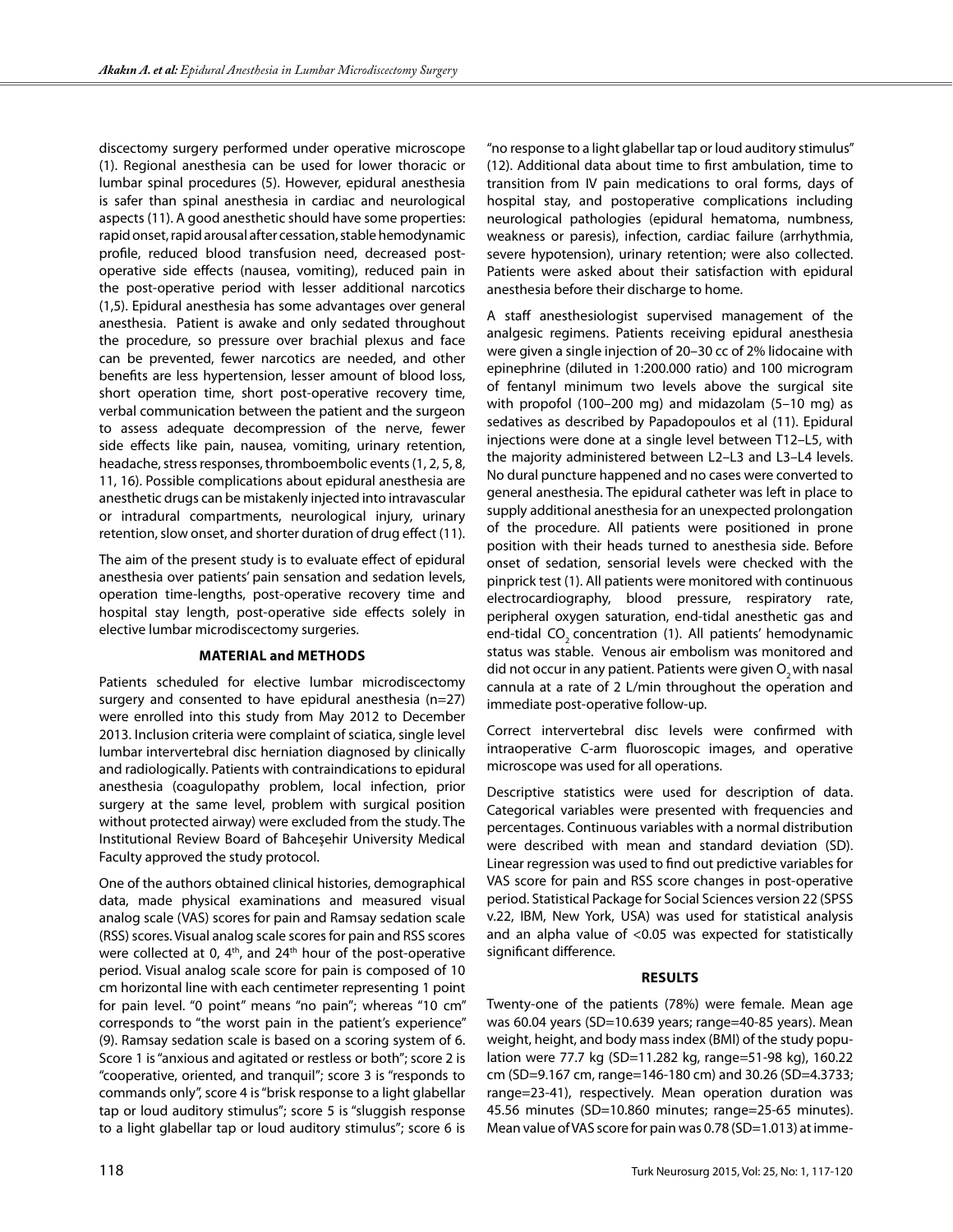diate post-operative period. It decreased to 0.52 (SD=0.975) at 4<sup>th</sup> hour of operation and then to 0.35 (SD=0.689) at postoperative 24<sup>th</sup> hour. Ramsay sedation scale scores steadily decreased from 2,07 (SD=0.550) in the immediate post-operative time to 1,93 (SD=0.385) at  $4<sup>th</sup>$  hour and 1,88 (SD=0.326) at 24<sup>th</sup> hour of operation.

Patients' genders, weights, and BMIs were statistically studied for a possible correlation with VAS scores for pain and RSS scores at immediate post-operative, post-operative  $4<sup>th</sup>$  and 24<sup>th</sup> hour time-points. However, there was no significant correlation between gender, weight, BMI and VAS scores at any time point (r=-0.149; 0.176; 0.125 with p values=0.229; 0.190; 0.272 for gender; r=-0.023; -0.006; 0.204 with p values=0.455; 0.487; 0.159 for weight; r=-0.004; -0.015; 0.283 with p values=0.492; 0.471; 0.080 for BMI; respectively at 0. 4<sup>th</sup>, and 24<sup>th</sup> hours post-operatively). There was no correlation between gender and RSS scores (r=0.257; 0.105; 0.198 with p values=0.098; 0.301; 0.166 respectively at 0.4<sup>th</sup>, and 24<sup>th</sup> hours post-operatively). When looking for a correlation between BMI and RSS scores, we did not find a significant correlation either (r=-0.248; -0.080; 0.004 with p values=0.106; 0.347; 0.492 respectively at 0.4<sup>th</sup>, and 24<sup>th</sup> hours post-operatively) however, patient weight was significantly negatively correlated with RSS scores at immediate post-operative period (r=-0.455; p=0.008), which could not be observed at other time points  $(r=0.119; 0/237$  with p values=0.278; and 0.122 at 4<sup>th</sup> and 24<sup>th</sup> hours after the operations). Improvements for VAS scores for pain at 4<sup>th</sup> and 24<sup>th</sup> hours were 28% and 31%, respectively. There was a strong significant positive correlation between improvements in VAS score for pain at  $4<sup>th</sup>$  hour and  $24<sup>th</sup>$  hour time-points (r=0.856; p=0.000).

All patients were ambulated within 24 hour after the operation. Neither any neurological deficit nor urinary retention was observed in any patient. Only 7 patients needed additional analgesic control with NSAID during post-operative 24-hour follow-up in the hospital. After  $1<sup>st</sup>$  day of surgery, all patients' pain management turned to oral medication form. Three patients had nausea (11%), one of them vomited (3.7%) in the early post-operative follow-up. There was no complication like epidural hematoma, infection or cardiopulmonary event during short- and long-term follow-up of these patients. All patients mentioned that they were satisfied with epidural anesthesia and would like to have the same type of anesthesia in the future similar surgeries.

## **Discussion**

General anesthesia is the conventional method in use for lumbar microdiscectomy and other spinal surgeries. In modern era of surgery both spinal and epidural anesthesia are becoming more popular (1, 5, 11, 14, 16). Although spinal anesthesia is a successful regional anesthesia method, additional doses cannot be applied such as can be done in epidural anesthesia (3). Other advantages of epidural anesthesia over general anesthesia are lower blood losses, less need for parenteral narcotics, lower incidence of urinary retention, less operation time, verbal communication of

surgeon and the patient during the operation to assess adequacy of decompression, self-positioning of the patient to avoid pressure over brachial plexus or other pressure points, less hypertension episodes, less post-operative pain, nausea and less time to arousal from sedation (1, 2, 5, 8, 11, 16). Less blood loss and hypotension are due to sympathetic blockage and more inhibition of surgically induced stress hormones through epidural anesthesia (1, 6, 7, 15, 17). Less blood loss also facilitates surgery and lessens operation time (1). Operation time was <1 hour in this study. Disadvantages are headache, urinary retention, and short duration of action (8). Papadopoulos et al., found no significant differences between general and epidural anesthesia about surgical and anesthesia times, duration of hospital stay, and time to ambulate (11). Nausea and vomiting were significantly lesser in the epidural group. Only one patient had nausea (3.7%) (11). In this study, 11% of the patients had nausea and one of them (3.7%) vomited in the 24 hour of post-operative followup period.

Visual analog scale score for pain was not found to be significantly different between general and epidural anesthesia techniques (11). In our study, we used only the epidural anesthesia technique. Although, we did not have a chance to compare the two groups of anesthesia technique, we observed that VAS score for pain was dramatically low at the immediate post-operative period (0.78) and decreased to 0.35 after 24 hour of operation. There was a strong positive correlation between improvement in VAS score for pain after 4 hour and improvement in VAS score for pain after 24 hour, meaning if a patient's VAS score for pain was good in the 4<sup>th</sup> post-operative hour, this would continue to the 24<sup>th</sup> hour of the post-operative period.

In this study, we observed no peri- or post-operative complications except nausea and vomiting in our small number of patients. This could be due to relatively healthy study population and elective nature of the surgeries. Postoperative analgesia and incidence of nausea and vomiting are less in regional anesthesia (1, 5, 11). Decreased nausea is due to decreased need for narcotics that sensitize the vestibular apparatus, the absence of  $N_{2}$ O given in general anesthesia and the low level (T8 or lower) central neuroaxial blockade in epidural anesthesia which conveys gastric emptying (10,13). In our study, we also evaluated RSS scores in the first 24 hours after the operation. According to observed scores in immediate post-operative time and afterwards (2.07 at immediate post-operative time; 1.93 at  $4<sup>th</sup>$  hour; 1.88 at  $24<sup>th</sup>$ hour), sedation levels recovered well with a smaller amount of agitation. Both reduced VAS scores for pain and normal RSS scores make the patients and their relatives satisfied with the procedure with less anxiety. Patients also mentioned that they were satisfied with the anesthesia type and would choose the same type of anesthesia in the future for similar operations, which is consistent with prior studies in the literature (1).

There are some limitations of this study. This study included only patients operated under epidural anesthesia with a small